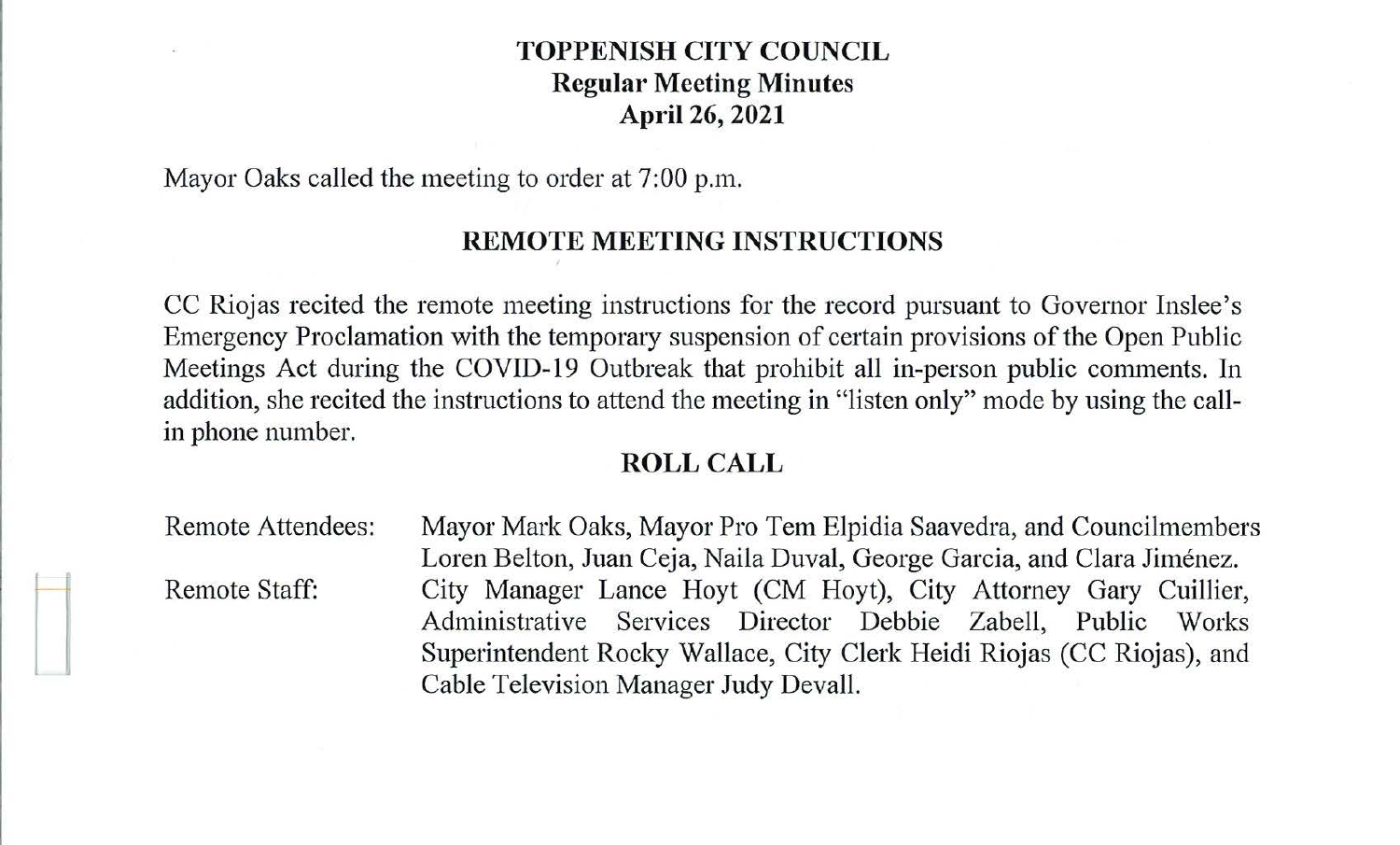CC Riojas conducted roll call for each City Councilmember to respond their attendance at the meeting. Mayor Oaks, Mayor Pro Tem Saavedra, and Councilmembers Belton, Ceja, Duval, Garcia, and Jimenez responded their remote attendance during roll call.

## **APPROVE AGENDA**

Mayor Pro Tem Saavedra moved, seconded by Councilmember Duval to approve the April 26, 2021 Agenda. Motion carried unanimously.

## **ADVANCE PUBLIC COMMENTS RECEIVED BY 4:00 P.M. ON APRIL 26, 2021**

CC Riojas noted the City received advance written public comment from Dahlia Sanchez, 209 Berger Lane, Toppenish. She read into the record the written letter from Ms. Sanchez regarding the unacceptable unpaved road conditions that cause an ongoing dust issue for the Berger Addition residents from Adams Avenue, Brooks Lane, and Berger Lane. In closing, Ms. Sanchez asked the City Council and City staff to work together to find a solution to fix the road conditions for the residents in the Berger Addition.

CM Hoyt stated that the unpaved streets in the City are located in the Berger Addition, Rentschler Lane, King Lane, and Idaho Avenue, which are all local access roads for the community and not eligible for Federal or State funding. He shared the process the City conducts for dust abatement on those unpaved streets. After discussion, Council directed CM Hoyt to include the unpaved streets on the next Six Year Transportation Improvement Plan, and to inquire if the impacted Berger Addition property owners will vote in favor of a Local Improvement District.

#### **CONSENT AGENDA**

Mayor Pro Tem Saavedra moved, seconded by Councilmember Jiménez to approve Consent Agenda items a through d:

- a. Approve Minutes of the April 12, 2021 Regular Council Meeting
- b. Approve Minutes of the April 19, 2021 Special Meeting
- c. Approve Payroll Checks Number 35249 through 35261 and electronic transfers in the total ammmt of \$233,590.22 dated April 21, 2021
- d. Approve Claims Checks Number 93576 through 93645, EFTAP258 and EFTPostage4/2021 in the total amount of  $$356,941.63$  dated April 26, 2021.

Motion carried unanimously.

#### **NEW BUSINESS**

#### **Public Works Office and Vehicle Storage Buildings:**

#### **Award Bid to Concord Construction, Inc. in the amount of \$2,456,800.**

Councilmember Belton moved, seconded by Councilmember Duval to Award Bid to Concord Construction, Inc. in the amount of \$2,456,800 to Construct the new Public Works Office and Vehicle Storage Buildings. Motion carried unanimously.